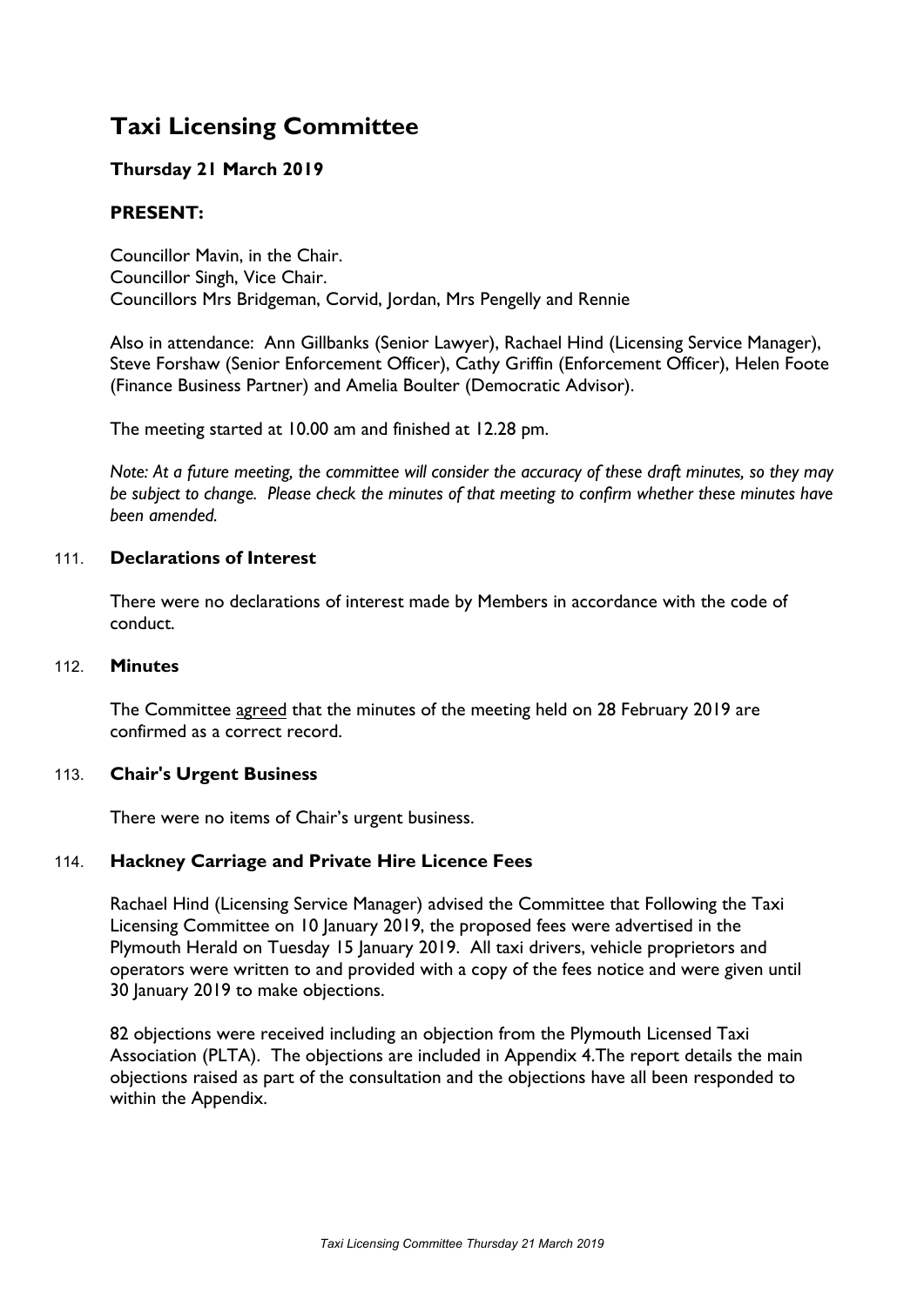At the Taxi Licensing Committee on 28 February 2019 the Committee agreed to defer the decision to set fees to allow officers to check the assertions made in a letter from a legal representative of the Plymouth Licensed Taxi Association (PLTA) which was received by email on 25 February 2019.

The contents of the letter have been considered in detail and further legal advice sought by the Council. The Council is satisfied that, whilst maintaining two trading accounts, there is sufficient information to ensure that, for each licence there has been no cross subsidisation and that any surpluses and deficits have been carried forward appropriately.

There is no legal requirement for the local authority to keep five separate trading accounts (one for each licence), however the Council is happy to present the accounts in this way in the future. Appendix three has been restated to reflect the five classes of licence.

The fee structure must be approved today by Committee Members to ensure they come into effect within two months from the date of the advertised consultation.

The Hackney Carriage and Private Hire accounts have been reviewed and the fees must be increased to ensure that any deficit is addressed. Both accounts are separate trade accounts and should be paid for from the licence fees and not from the Council's general funds. Therefore it is important that the fees are set to ensure any deficit is addressed. The financial implication of these proposed fee increases is to ensure the Council covers the full costs of providing the service in so far as consistent with the particular provisions which allow licence fees to be charged.

The fee levels in this report have been set to ensure the Hackney Carriage Driver and Vehicle accounts come into balance by 2024 (subject to further increases in subsequent years); the Private Hire Driver and Operator Accounts both remain in a surplus position and the vehicle account returns to an acceptable surplus position by the end of the financial year 2021/22.

If the Council does not increase the fees, both elements of the Hackney Carriage trading account which are forecasted to be in deficit by the end of the financial year (2018/19) will continue to run at a deficit. The Private Hire Operator and Drivers Licence Accounts are predicted to remain in a small surplus position; the Private Hire Vehicle licence account would continue to run at a deficit. Adopting the fee structure in recommendation one will mean that the Hackney Carriage taxi reserve account will hold an acceptable deficit in 2019/20, however the fees will have to be increased again in subsequent years to ensure the required reduction in deficit continues over the five year period.

Adopting the fee structure in recommendation one will mean that the Private Hire Driver and Operator accounts both remain in surplus position and the vehicle account returns to an acceptable surplus position by the end of the financial year 2021/22.

### **Hackney Carriage Account**

It is proposed that the Hackney Carriage licence fees are increased for drivers and vehicles and the amount of increase has been calculated by reviewing the costs involved with each licence. All relevant surpluses and deficits have been correctly accounted for and there has been no cross subsidisation across licence types within this account.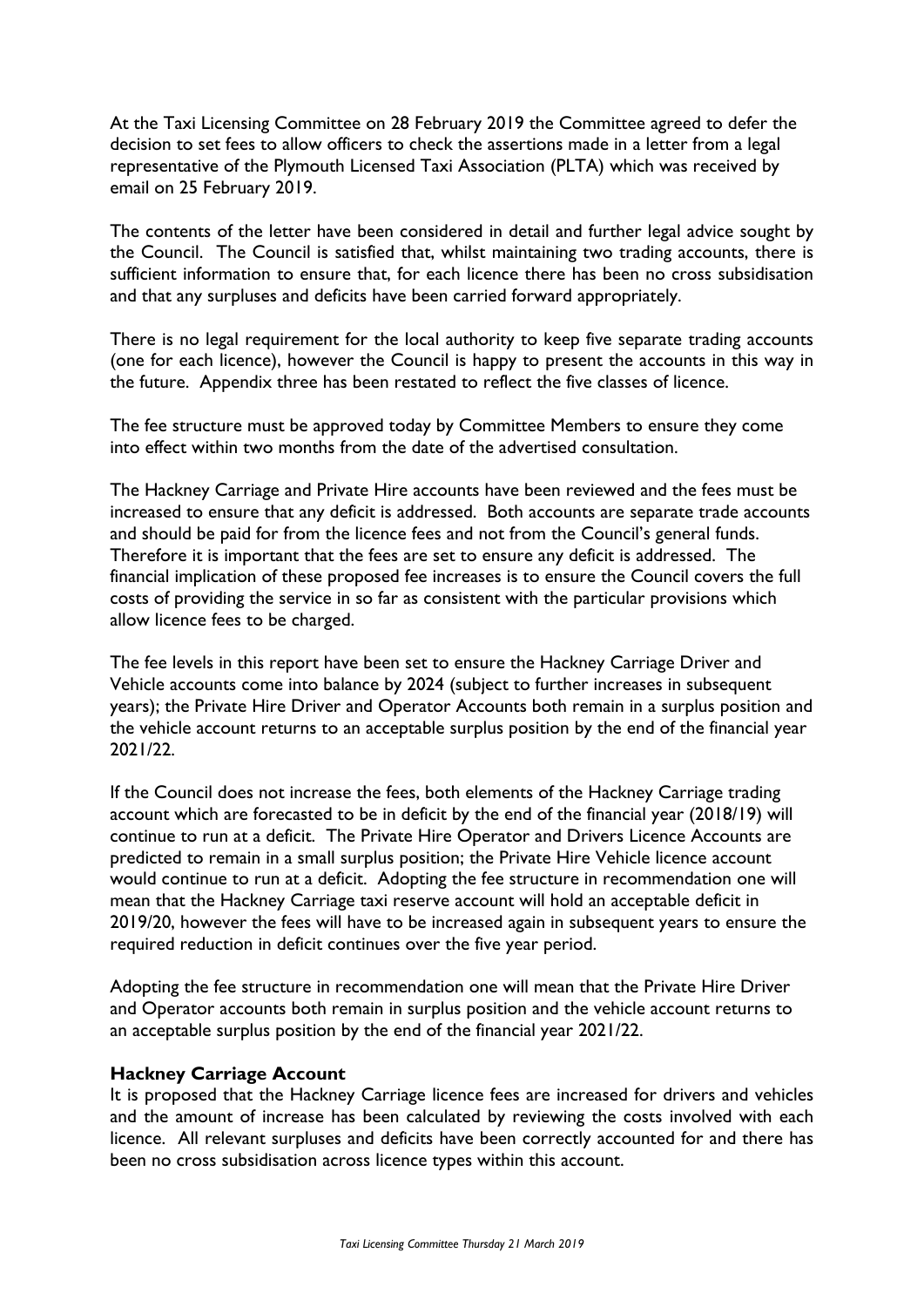The three year drivers badge for Hackney carriages is proposed to increase by 82.8% as the current fee does not cover the full costs involved with the issue and administration of the three year licence. There are costs involved each year to deal with the general administration and compliance matters for drivers licences. For example the proportion of costs involved with reviewing the taxi licensing policy and sending update letters and guidance to drivers of the new requirements; dealing with medical compliances and medical exemption applications regarding wheelchairs; updating drivers' information such as change of address or convictions/driving offences notifications; arranging the safeguarding and ambassador training courses. There are also costs involved with dealing with complaints and reviewing drivers licences to ensure drivers are safe and suitable to hold a licence. Therefore the proposed three year fee has increased to reflect the full costs involved. This increase equates to £1.26 pence per week.

The one year drivers badge is proposed to be increased by 47.3% to cover the costs involved with administration as listed above, which is an increase of £1.02 per week.

The vehicle licence is proposed to be increased by 62.9% (£2.54 per week) to cover the full costs involved with administrating the licence; the proportion of costs involved with reviewing the taxi policy; the inspections of vehicles; provision of Hackney Carriage stands and the control and supervision of hackney carriage vehicles. The Hackney Carriage unmet demand survey is taking place this year which is an additional cost of £16,000 which will also affect the vehicle fee.

The fees proposed are for one year. The fees will be reviewed annually to reflect on each year's income and expenditure. To ensure the accounts continue to recoup the deficit over five years, a yearly percentage increase in fees will be needed.

### **Private Hire Account**

It is proposed that the private hire licence fees for drivers are increased to ensure they reflect actual costs involved. As stated above, all relevant surpluses and deficits have been correctly accounted for and there has been no cross subsidisation across licence types within this account.

The three year driver licence is proposed to be increased by 87.5% as the current fee does not cover the full costs involved in dealing with the issue and administration of the licence. There are costs involved to deal with the general administration and compliance matters for drivers' licences. For example the proportion of costs involved with reviewing the taxi licensing policy and sending update letters and guidance to drivers of the new requirements; dealing with medical compliances; updating driver's information such as change of address or convictions/driving offences notifications; arranging the safeguarding and ambassador training courses. There are also costs involved with dealing with complaints and reviewing drivers licences to ensure drivers are safe and suitable to hold a licence. Therefore the proposed one year fee has increased to reflect the full costs involved. This increase equates to 90 pence per week.

The one year drivers badge is proposed to be increased by 46.3% to cover the costs involved with administration as listed above, which is an increase of 73 pence per week.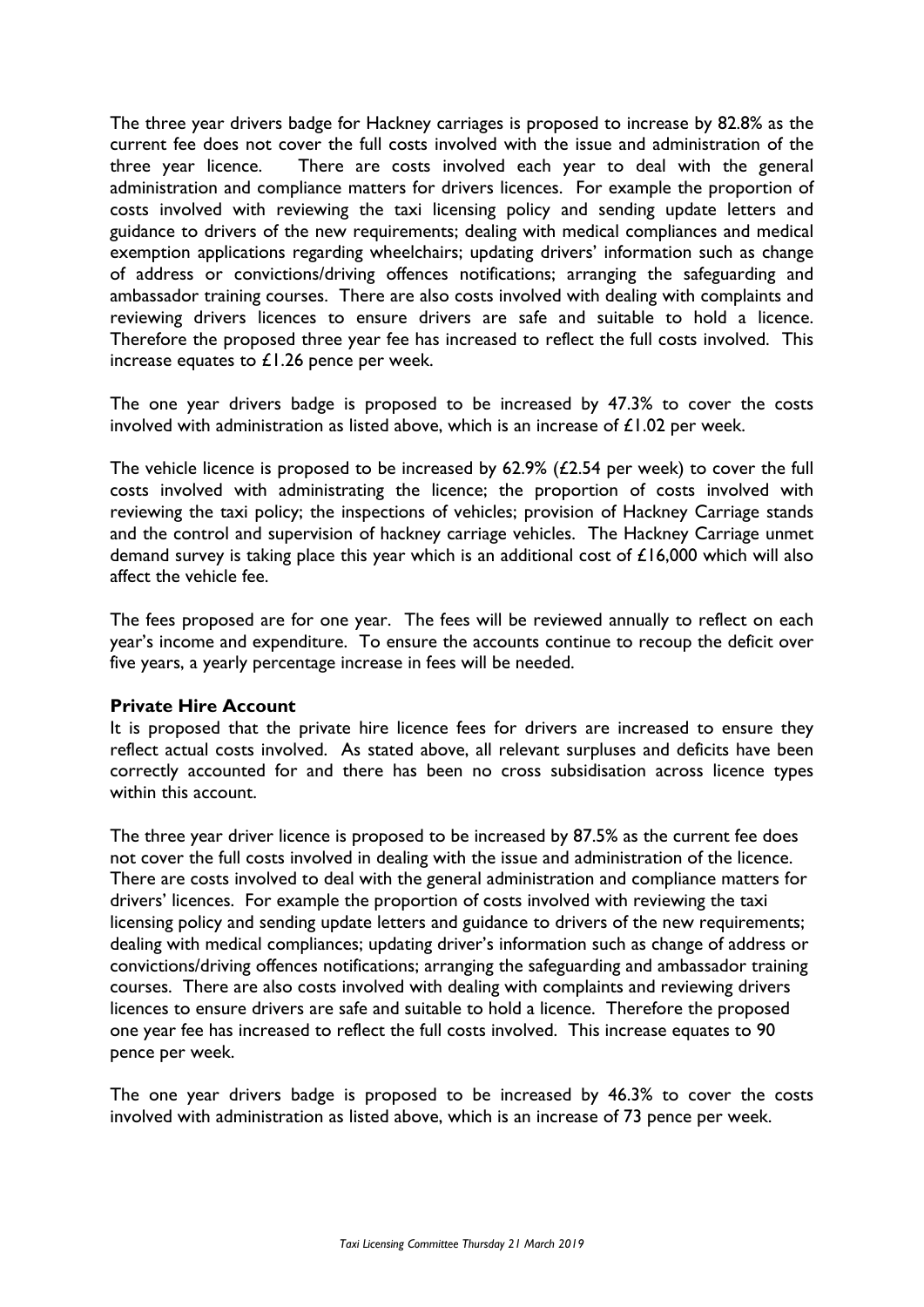The vehicle licence is proposed to be increased by 45.3% (£1.02 per week) to cover the full costs involved with administrating the licence; the proportion of costs involved with reviewing the taxi policy; the inspections of vehicles; and the control and supervision of private hire vehicles.

The fees proposed are for one year. The fees will be reviewed annually to reflect on each year's income and expenditure. To ensure the Private Hire driver and operator accounts sustain their balances and the Private Hire vehicle account is brought into a balance, yearly percentage increase in fees will be needed.

This is the first year of a five year process to ensure all elements of the Hackney Carriage and Private Hire accounts are running with a manageable surplus.

The fees set out in appendix one represent a larger increase for the first year however this option would have the potential to allow for smaller percentage increases in fees over the subsequent four years.

The fees set out in appendix two represent a smaller increase for the first year however this option would mean there is a potential for higher percentage increases in fees over the subsequent years.

The Committee members need to consider the objections and the recommendations within this report. The fees need to be increased to start the process to reduce the deficit over the next five years and ensure each individual licence account is running with a manageable surplus.

The impact of fee changes will be reviewed annually and any necessary alterations will be approved as set out in the Council's scheme of delegation.

It is recommended that Committee members resolve to approve the fee structure as advertised and as set out in column B of the Fees Table in appendix one which is for the twelve months commencing on 22 March 2019.

However if you are minded to set a lower figure for this year as outlined in Appendix 2 then this will require larger percentage increases for the next four years.

The Committee heard from Mr Hamilton -

- that the Council have now seen the full level of the objections against the rise in fees;
- questions raised and failure to receive a response;
- failure of the council's legal department and creative accounting;
- the huge financial burden to both trades if fees were increased.

The Committee heard from Mr Wildman -

- apologies were given for the demonstration on Holocaust Memorial day, however, if fees were increased demonstrations would continue;
- that they were in this position because of failures of the Council not addressing this in the past;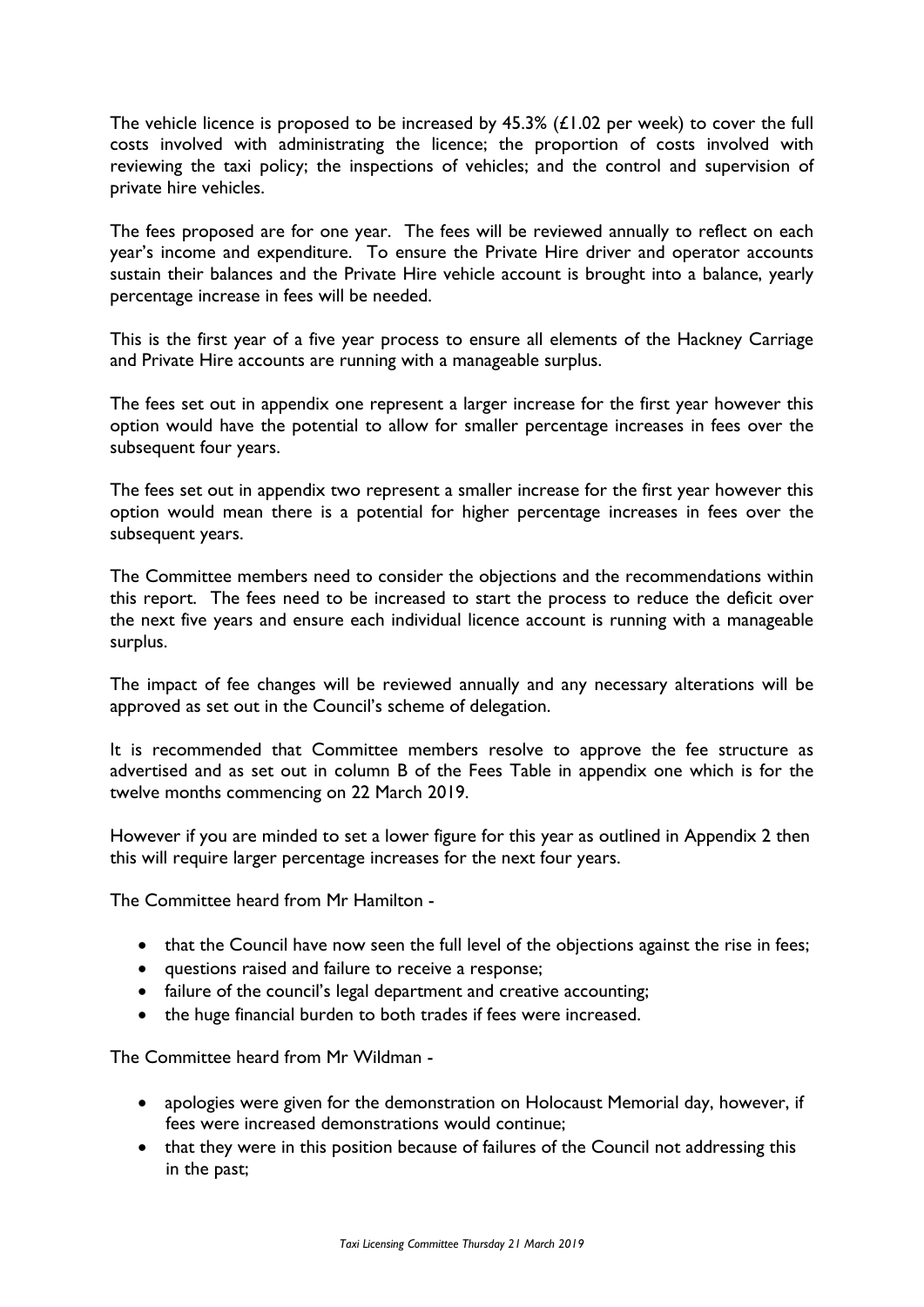- that the cost of licensing should become cheaper as a result of more administrative tasks being undertaken electronically;
- the impact to drivers if the fees were increased such as claiming benefits.
- whether there was a need to undertake the ambassador and safeguarding courses.

The Chair invited officers to respond and the Licensing Service Manager reported that responses were contained within the report.

The Committee having heard from officers and representatives from the taxi trade and in response to questions raised, it was reported that -

- (a) they had assumed that drivers would opt for the 1 year licence and within their calculations predicted a small increase in revenue for next year. They were also streamlining processes and would be in a better position to look at the impact to revenue next year;
- (b) with regard to the Wakefield judgement they were awaiting the full transcript and that Plymouth City Council had sought advice from legal counsel and were satisfied that Plymouth was within the legal framework;
- (c) the original decision not to increase the fees would be a question for the portfolio holder and chair at that time. This has not been addressed but needs to be addressed today;
- (d) Devon Audit reviews the service every year and this year would also include the fees;
- (e) the Chair has had discussions with the Portfolio Holder about meeting with trade representatives. Meetings would be arranged to address a number of issues and to find resolutions;
- (f) that options had been provided to the Committee within the report and there was a need to ensure that the account would not go into further deficit. This was an ongoing process and would be reviewed every year. The fee needs to be set by the end of this month and decision made today;
- $(g)$  that the council works closely with the police and have provided funding for a marshal Derry's Cross and were looking at other areas in the city to provide support for taxi drivers. With regard to blue badge holders parking in the taxi ranks this was being addressed.

There were no further questions from the Committee. The Chair invited Mr Hamilton to sum up -

- thanked the councillors for their responses today;
- the Council to write off the deficit because it's the Council's mistake;
- that if fees were increased that the Council would receive a further  $£144k$  on top of the £275k already received and why the Council would want this additional money when everything is going down?.